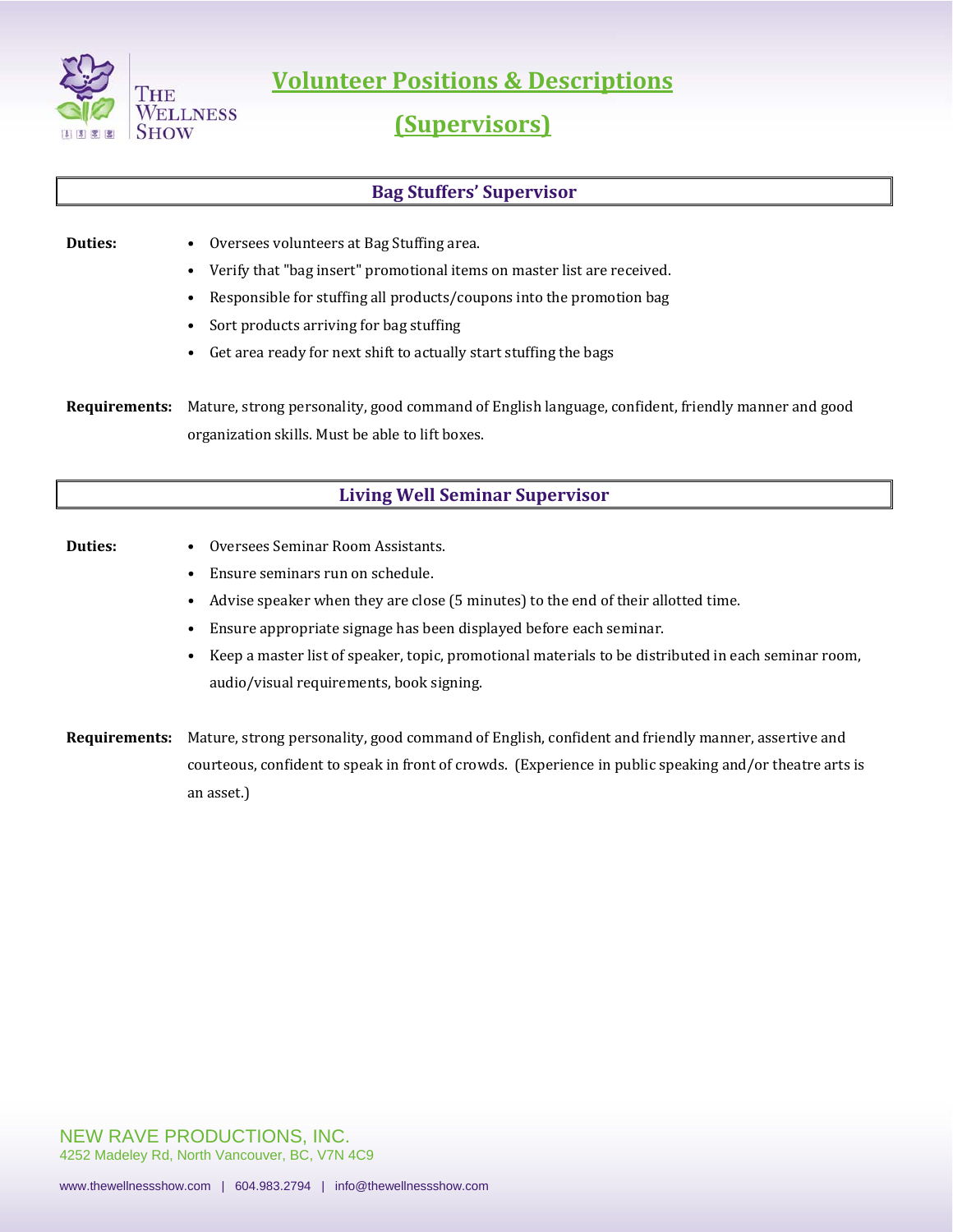

**Volunteer Positions & Descriptions**

# **(Supervisors)**

## **Women & Wellness Seminar Supervisor**

### **Duties:** • Oversees Seminar Room Assistants.

- Ensure seminars run on schedule.
- Advise speaker when they are close (5 minutes) to the end of their allotted time.
- Ensure appropriate signage has been displayed before each seminar.
- Keep a master list of speaker, topic, promotional materials to be distributed in each seminar room, audio/visual requirements, book signing.

**Requirements:** Mature, strong personality, good command of English, confident and friendly manner, assertive and courteous, confident to speak in front of crowds. (Experience in public speaking and/or theatre arts is an asset.)

## **Zen Fitness Stage Supervisor**

- **Duties:** Sets up area for fitness demos.
	- Oversees Demonstration Stage Assistants.
	- Ensure demonstrations run on schedule.
	- Advise speaker when they are close (5 minutes) to the end of their allotted time.
	- Keep a master list of speaker, topic, audio/visual requirements, book signing.

**Requirements:** Mature, strong personality, good command of English, confident and friendly manner, assertive and courteous, confident to speak in front of crowds. Physically able to move / lift chairs and tables. (Experience in public speaking and/or theatre arts is an asset.)